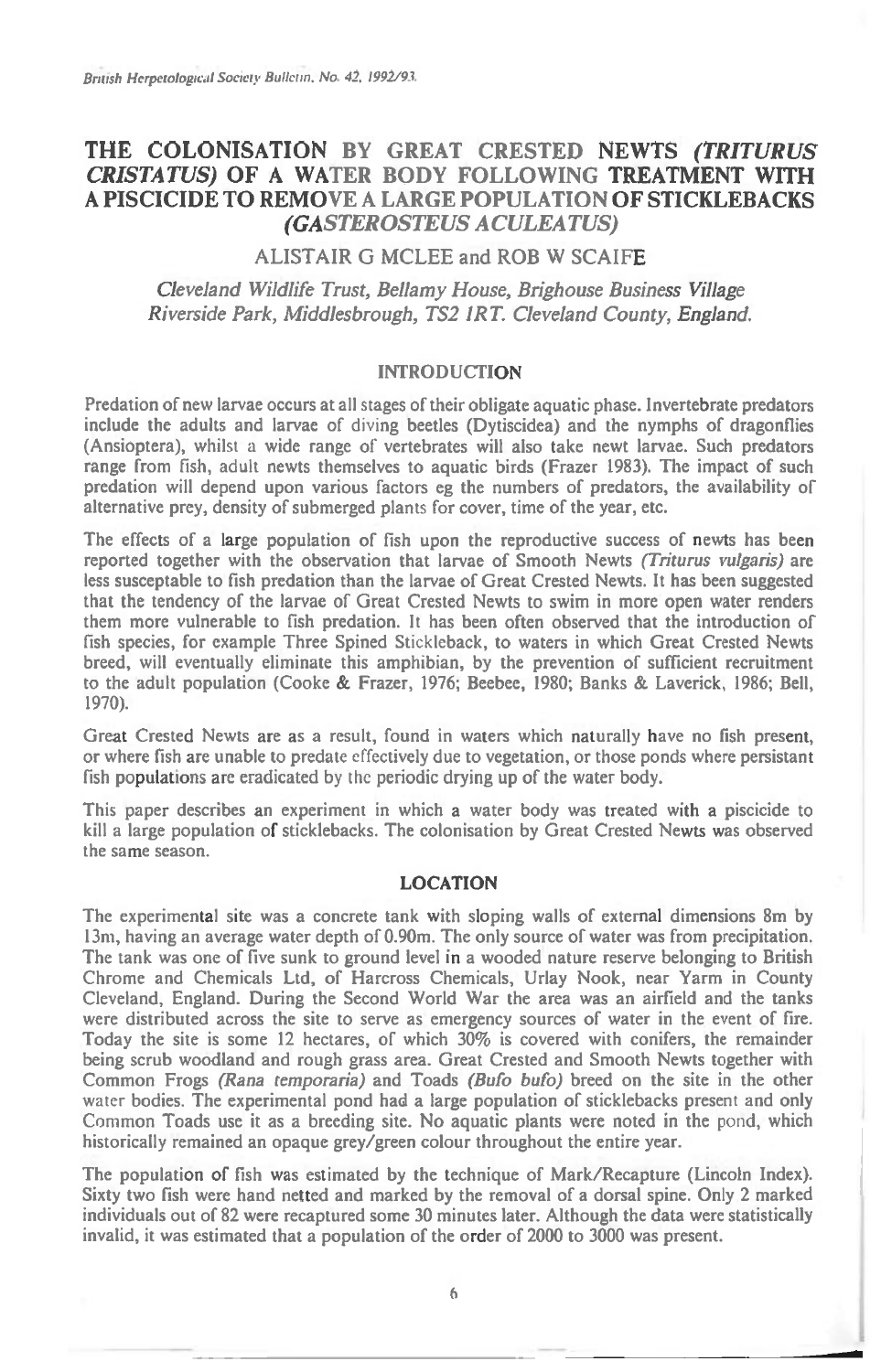Formula 
$$
N = S_1 \times S_2
$$
  
R

where  $N =$  total number of population

 $S_1$  = first capture number

 $S_n =$  second capture number

 $R =$  number of recaptures

NB 7-10% of S, need to be recaptured for reasonable accuracy

#### METHODOLOGY

The piscicide employed was a commercial formulation containing rotenone at a concentration of 5% w/v. Rotenone is a naturally occurring, organic compound found in the tissues of certain plants (Pharmaceutical Press, 1979; Reynolds, 1982). Under the name of "Derris" it has use as a horticultural insecticide, being sold at a concentration of 0.25% w/v. As a piscicide it has use in commercial fish farms to remove fish species prior to restocking; and in natural waters to remove coarse fish or trout, before restocking with juvenile game fish (Walker, 1975; Schnick, 1974).

Being a naturally synthesised molecule, it is biodegradable as well as being rendered inactive by alkaline pH, light, oxygen or adsorption onto particulates in water (Pharmaceutical Press, 1979; Reynolds, 1982; Tifa Square, 1991). Its attractiveness as a biocide is its rapid disappearance from the environment. Rotenone acts as a contact piscicide and when dispersed in water it is particularly, but not specifically, toxic to fish. The reason for the particular sensitivity of fish is possibly because they are active respirers with proportionally large semi-permable membranes across which water flows, ie gills. Clearly no piscicide is solely selective for fish even at low concentrations and some invertebrates would be affected. However this impact on the population is regarded as slight (Morrison, 1977). Against this effect one must consider the impact of the fish population itself upon invertebrate numbers and species diversity.

After consulting the commercial (Tifa Square, 1991) and scientific literature (Meadows, 1973; Burress, 1982; Chandler & Marking, 1982) it was decided to dose the compound so as to give a final concentration of 0.2 mg/1 in the pond itself. This was done by measuring the water volume of the pond (66m) and adding an appropriate volume of Chem-fish Regular 5% Rotenone (the commercial formulation marketed by Tifa Square). In order to ensure uniform application of the chemical, the 5% formulation was dispersed in 3.0 1 of tap water prior to being distributed over the pond surface using pressurised garden pesticide spraying equipment.

The application took place as a single event on 2/5/92 and the exercise took some 7 minutes to perform. The water temperature was 15°C and that of the air 11°C. Fish were not observable at the time.

#### RESULTS

Four days after the application some 20, large, dead sticklebacks were seen on the surface and removed. When an area of the bottom was dredge netted many smaller dead fish were noted.

The anticipated natural detoxification of the rotenone was confirmed seven days after application, when a sample of the water was removed and approximately 100 small toad tadpoles were added to it. After 2 days there had been no deaths and it was decided to restock the pond with toad tadpoles which had been previously translocated before spraying. They went on to grow and metamorphose normally that year.

Regular observations over the following months, showed no live fish to be visible and in fact adult Great Crested and Smooth Newts were seen in the now clear water. A variety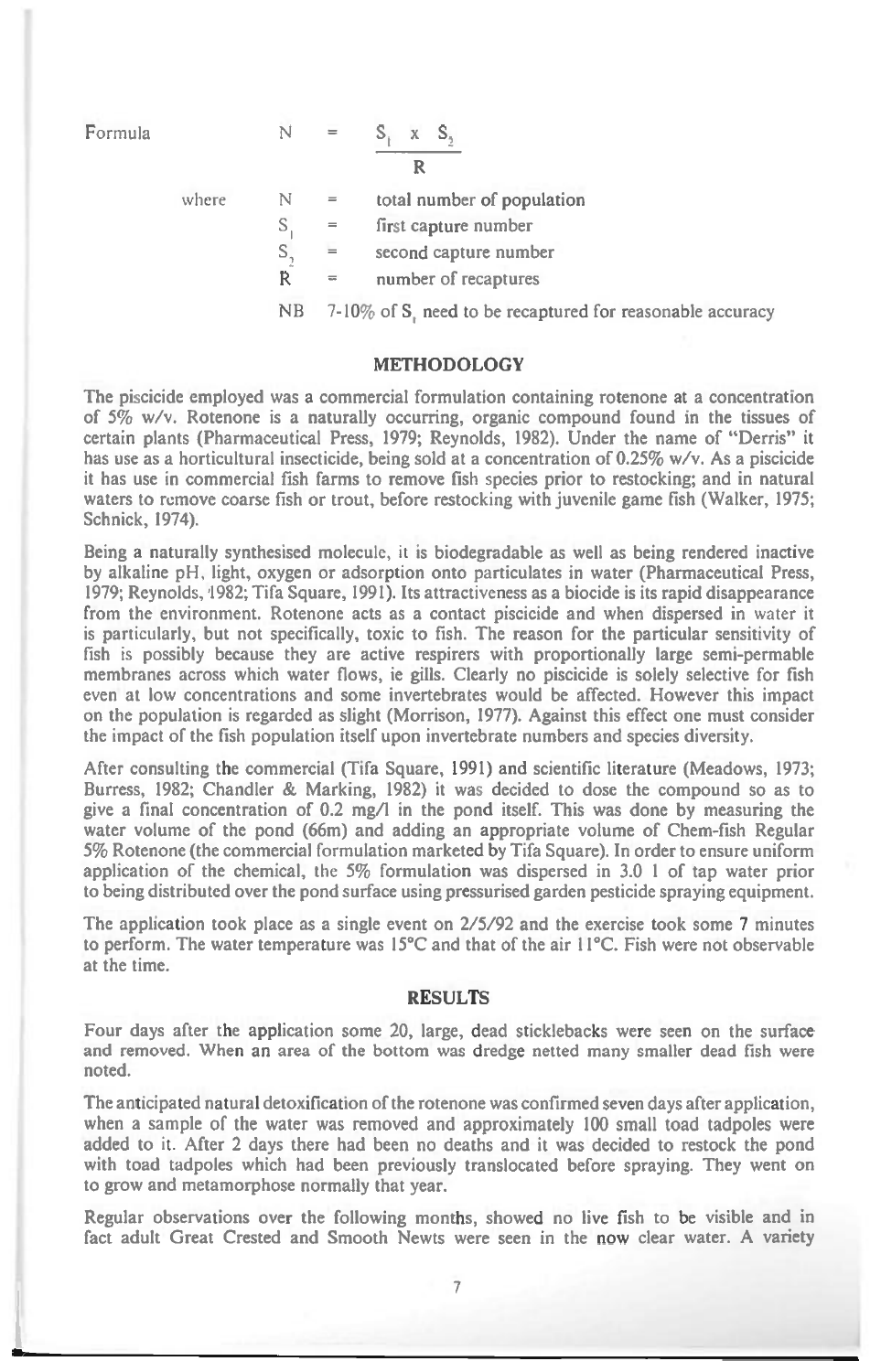of submerged aquatic plants were introduced to enhance the pond's water quality and also to provide cover for any newt larvae which may have been developed from eggs laid earlier. In July of the same year, well developed newt larvae were observed and subsequently trapped and identified as Smooth and Great Crested.

## CONCLUSION AND DISCUSSION

This simple study has shown that a small pond, heavily populated with sticklebacks, can, after treatment with a rotenone based piscicide, be colonised rapidly by Great Crested Newts from adjacent breeding sites. Although no studies were made of the effect of the addition of the chemical on the invertebrate population, these remained, recovered or recolonised and there was an adequate prey population sufficient to allow the development of newt larvae. Also large invertebrates such as adults of Great Diving Beetle were observed.

In any experiment it is difficult to prove the negative — in this case the total absence of sticklebacks, but the authors intend to continue to monitor the pond to see if a fish population re-establishes itself. The authors believe that this technique has potential for reclaiming Great Crested Newt breeding sites which have been lost as a result of the arrival of predatory fish species. Any decision to attempt to make a site once again suitable for newt breeding will depend upon various factors. One consideration certainly should be the method by which fish came to the pond in the first place. Was it a deliberate action by man, or a once off large flooding incident or regular flooding from a water with a fish population, etc? Also to be considered are all dimensions of a re-introductgion programme of newt species if natural recolonisation is deemed unlikely. Special consideration should be given to the suitability of terrestrial environment and the possibility of vandalism.

Piscicide applications to larger or physically more complicated water bodies than that described here, would require careful forethought and close attention to the supplier's application instruction for the piscicide. Furthermore, the deliberate addition of a piscicide to any water body in England and Wales requires the permission of the National Rivers Authority (NRA). Strict constraints and conditions concerning the application must be met (see Table I for a summary). The permission of the landowner must also be sought of course.

Ideally, the authors would have liked to have treated the water body earlier before adult amphibia (in this case — toads) had started to return to breed. Late February/early March would have been better. A further benefit of an early spring treatment is that there would be little chance of fish overwintering as eggs and so being relatively immune to this contact biocide.

The entire population of sticklebacks' was not totally destroyed. Some 250 individuals were trapped before treatment and released in a nearby stream (Nelly Burdon's Beck) which had recently had its water quality improved and was now capable of supporting fish life.

### ACKNOWLEDGEMENTS

The authors would like to thank the following organisations:

British Chrome & Chemicals Ltd, Urlay Nook, Eaglescliffe, Cleveland County, England, for permission as landowners of the nature reserve to conduct the trial, with special thanks to Mr Alf Makay.

National Rivers Authority, Northumbrian Region, Southern Area Office, Lingfield Way, Yarm Road Industrial Estate, Darlington. Co Durham, for permission to apply a piscicide to this water body and for their subsequent interest in the trial and its outcome.

TIFA (CI) Ltd, Unit 3, Forward Way, Laker Road, Airport Industrial Estate, Rochester, Kent, ME I 3QX, for supplying the sample of I 1. of Chem-Fish Regular 5% Rotenone formulation and for useful technical advice.

?.